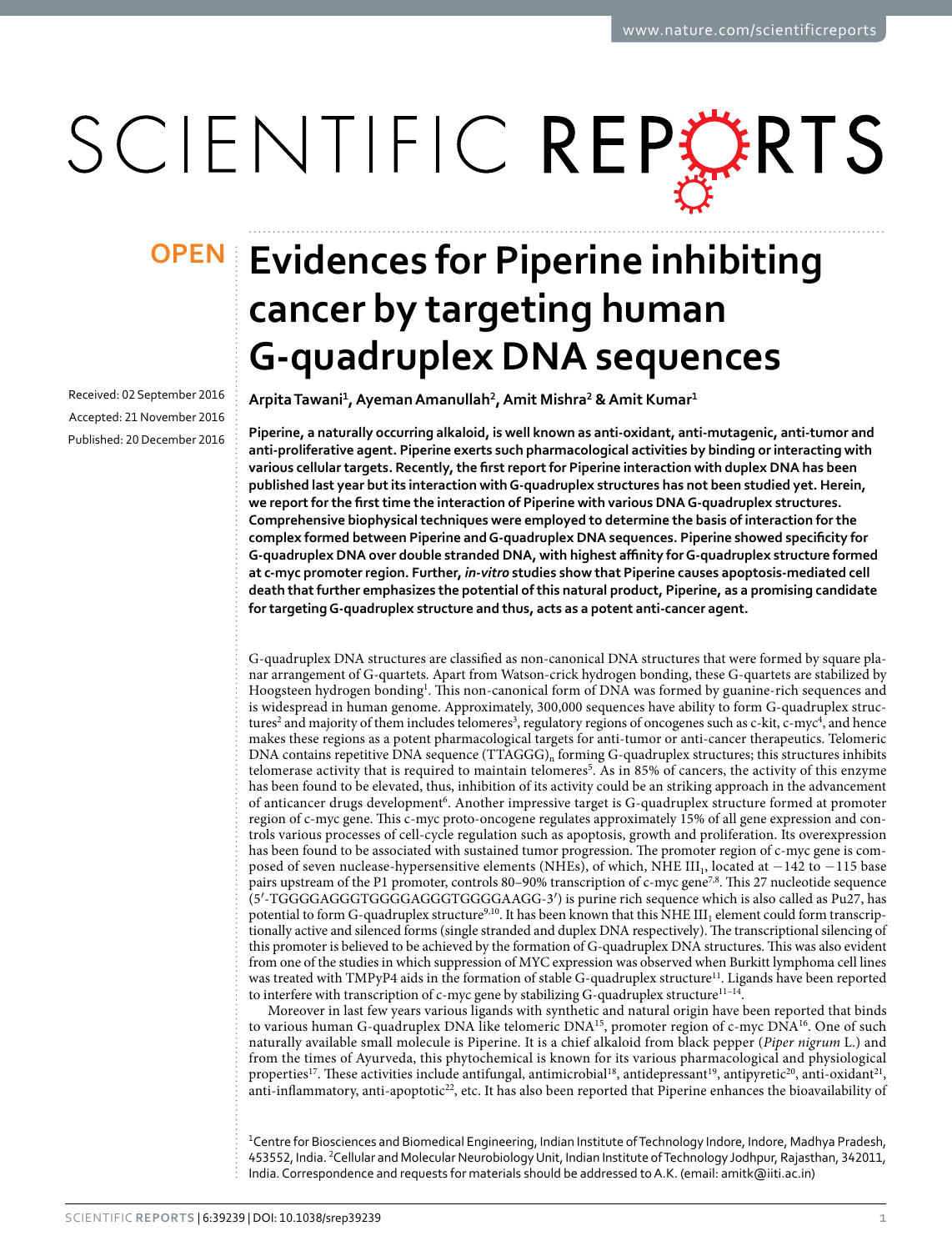

<span id="page-1-0"></span>**Figure 1. Structure of Piperine.** 

other phytochemicals<sup>[23](#page-10-0)</sup> and drugs, for example, rifampcin<sup>[24](#page-10-1)</sup>, resveratrol<sup>[25](#page-10-2)</sup>, etc. This naturally available non-toxic molecule has been used for the treatment of leukemia, malaria<sup>[26](#page-10-3)</sup> as well leshmianasis<sup>[27](#page-10-4)</sup>. Piperine also inhibits Akt phosphorylation<sup>[28](#page-10-5)</sup> and suppresses angiogenesis as well as it exerts its anti-cancer effect by inhibiting CREB, NF-kB, c-Fos activities<sup>[29](#page-10-6)</sup>. The beneficial effect of Piperine towards human health makes it a suitable candidate for targeting macromolecules inside cells. Despite of these studies, the molecular mechanism for action of Piperine with biologically significant macromolecules is not fully studied yet. In literature, few reports are available for the interaction of Piperine with proteins such as bovine β-lactoglobulin<sup>[30](#page-10-7)</sup>, chicken α1-acid glycoprotein<sup>[31](#page-10-8)</sup> and human serum albumin<sup>[32](#page-10-9)</sup>. However, DNA is often a potential target for antibiotic, anti-fungal, anti-viral, anti-tumor and anti-cancer drugs. Very recently, Haris et al. has reported the interaction of Piperine with duplex DNA<sup>[33](#page-10-10)</sup>. This study revealed the molecular mechanism of interaction of Piperine with calf thymus DNA and showed that Piperine binds in minor groove of DNA. Howbeit in anti-cancer drug discovery domain, structure specific targeting of drugs provides an aid for improving drug specificity and affinity for specific targets. Structures formed by G-quadruplex DNA are potent targets for anti-cancer drug discovery<sup>[34](#page-10-11)</sup>. Small molecule ligands with high specificity and affinity for G-quadruplex structures could be used as potent therapeutics for targeting cancer by regulating the gene expression. Generally, molecules with planar and aromatic ring system provide scaffolds that assists in the binding and stabilizing G-quadruplex structure by  $\pi$ - $\pi$  stacking<sup>[35](#page-10-12)</sup>. Piperine has aromatic ring and has planar structure that could provide a framework for end-stacking or  $\pi$ - $\pi$  stacking with G-quadruplex structure. Further credence has been lent to the strategy to explore Piperine because there were no reports available for its interaction with any of DNA sequences forming G-quadruplex structures.

Herein this study, we have chosen three biologically significant DNA sequence forming G-quadruplex structure viz human telomeric DNA tel22, (d-5′ -AGGGTTAGGGTTAGGGTTAGGG-3′ ), promoter region of c-kit21 (d-5′ -CGGGCGGGCGCGAGGGAGGGG-3′ ) and c-myc promoter G-quadruplex sequence Pu24T (5′ -TGAGGGTGGTGAGGGTGGGGAAGG-3′ ) and studied their interaction with Piperine [\(Fig. 1\)](#page-1-0). In order to understand this interaction, various biophysical techniques were employed such as circular dichroism (CD), DNA melting studies, steady-state and time-resolved fluorescence spectroscopy and proton NMR spectroscopy. Moreover, computational analysis for the dynamics of Piperine-Pu24T DNA interaction were also performed by using docking and molecular dynamics (MD) simulation methods. Furthermore, in vitro studies were employed to understand the cytotoxic effects of Piperine on various cancer cell lines, explored its mechanism of action on human lung carcinoma (A549) cell lines and established its potential to down-regulate c-myc gene expression in cancer cells.

#### **Results and Discussion**

**Steady state and Time resolved fluorescence titration studies.** We first investigated the binding of Piperine to G-quadruplex DNA by employing fluorescence titration experiment and data was analysed at the emission maximum of its unbounded form. Piperine is a strong fluorophore that has emission maximum at a wavelenght of 486 nm when excited at 341 nm. With an incremental addition of DNA to Piperine solution, an increase in fluorescence intensity was observed that depicts the binding of Piperine with DNA resulting in the formation of DNA-Piperine complex. The obtained binding curve was fitted with two site saturation model of ligand binding [\(Fig. 2](#page-2-0)) that gives the binding constant values ( $k_d1$  and  $k_d2$ ) for two different affinities of Piperine for two different sites (see Supplementary Table S1). This result propounded the higher affinity of Piperine for Pu24T c-myc G-quadruplex DNA as compared to other G-quadruplex DNA used in this study. Apart from high affinity for Pu24T, Piperine showed high specificity towards G-quadruplex structure as compared to double stranded calf thymus duplex DNA with ~10<sup>4</sup> fold higher affinity for G-quadruplex structures. Our result from fluorescence titration experiment suggested a specific binding of Piperine for Pu24T c-myc G-quadruplex structure with highest affinity. However, the observed differences in the affinity for various G-quadruplex DNAs could be due to difference in their sequences and topologies<sup>[36](#page-10-13),[37](#page-10-14)</sup>.

In order to explore the environment of fluorophore in its excited state, we have measured the fluorescence lifetime decay profile of Piperine in absence and presence of various G-quadruplex DNA. This method is very sensitive for excited-state interactions between ligand and macromolecules and therefore fluorescence lifetime data could provide an understanding about the interaction behaviour of Piperine and G-quadruplex DNA. [Figure 3a,b and c](#page-2-1) displayed the fluorescence decay profiles of Piperine and its complex with G-quadruplex DNA at (Drug/Nucleic Acid)  $D/N = 1.0$  and 2.0 ratio. It is clearly evident that with addition of DNA, the life time decay profile of Piperine is increased, that might be due to changes in the environment of Piperine and thus corroborates the binding of Piperine to DNA and formation of drug-DNA complex. Further, we have also examined life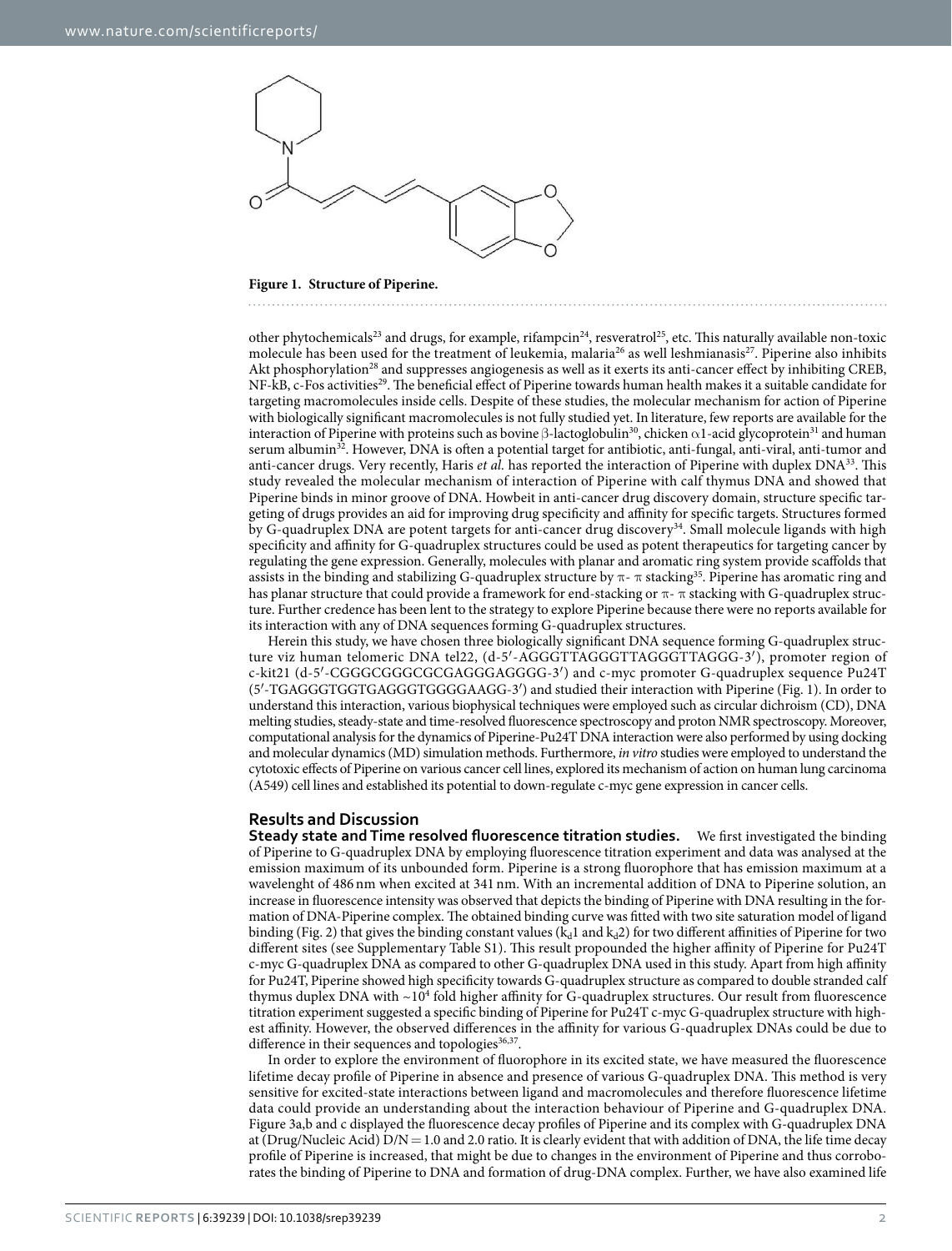

<span id="page-2-0"></span>



<span id="page-2-1"></span>**Figure 3. Time resolved fluorescence studies.** Fluorescence life time decay curve of 40.0 µ M Piperine (Black) and its complex with G-quadruplex DNA at D/N ratio = 1.0 (Red) and D/N ratio: 2.0 (Green): (**a)** Pu24T **(b**) tel22 **(c**) c-kit21.

time decay profile of Piperine when bound to CT-DNA (see Supplementary Fig. S1) and found that there was no significant change in it is decay profile.

**Circular Dichroism and Thermal denaturation studies for the interaction of Piperine with G-quadruplex DNA.** We have performed circular dichroism (CD) titration experiment that monitors the changes in the secondary structure of DNA. As seen in [Fig. 4a and c](#page-3-0), the uncomplexed Pu24T and c-kit21 DNA displayed a positive peak around 260–265 nm and a negative peak at 240 nm, that are signature peaks for parallel G-quadruplex DNA topology<sup>[38](#page-10-15)</sup>. While, a positive band at 280 nm with a hump at 255 nm and a negative peak at 240 nm is a characteristic of  $(3+1)$  hybrid topology of G-quadruplex, as showed by tel22 DNA<sup>[39](#page-10-16)</sup> [\(Fig. 4b](#page-3-0)). The per-turbations in G-quadruplex topology caused due to addition of ligand may attributes to distortion of its structure<sup>[40](#page-10-17)</sup>. In our study, we have found that upon addition of Piperine, even at  $D/N = 2.0$  ratio, there were no appreciable change in the peaks of G-quadruplex DNA, which directs that globally DNA remains in G-quadruplex topology<sup>[41](#page-10-18)</sup>. Thus, our CD results showed that binding of Piperine does not hamper the G-quadruplex structure formed by Pu24T, tel22 and ckit-21 DNA<sup>[41](#page-10-18)</sup> significantly and could indicate that it stabilizes their G-quadruplex structure.

To further explicit the stability of G-quadruplex structure on binding of Piperine, thermal melting studies of DNA in absence and presence of Piperine were performed. The thermal behaviour of G-quadruplex DNA in the presence of ligand provides details about the conformational changes in terms of its stability upon addition of ligand. The melting curves were recorded at a wavelength of 295 nm for all the three G-quadruplex DNA sequences upto  $D/N = 2.0$  ratio ([Fig. 4d,e,f\)](#page-3-0). In the absence of Piperine, the melting temperature (T<sub>m</sub>) of Pu24T, tel22 and ckit21 were 75.0 °C<sup>[42](#page-10-19)</sup>, 60.0 °C<sup>[43](#page-10-20)</sup> and 66.6 °C<sup>[44](#page-10-21)</sup> respectively (see Supplementary Table S2). After addition of Piperine, it has been observed that T<sub>m</sub> of the Pu24T DNA increased to 78.0 °C and 79.0 °C at D/N = 1.0 and 2.0 respectively. However, not much significant results were observed for tel22 and ckit-21 DNA. It is well known that a better stabilization of quadruplex structure could be an indication from increased melting temper-ature after addition of ligand<sup>[45](#page-10-22)</sup>. Thus, our data implies that Piperine stabilizes Pu24T G-quadruplex DNA structure. Also, it has been reported that regulation of c-myc gene is closely related to the stabilization of quadruplex structure formed at its promoter region<sup>[46](#page-10-23)</sup>. Therefore, Piperine might exert its anti-cancer activity by stabilizing G-quadruplex structure and regulates its expression in cancer cells. However, the differences in  $\Delta T_m$  for all the three G-quadruplex DNA may originate from the different DNA-binding affinity of Piperine and also reflected its sequence specific binding property.

Moreover, we have also examined the presence of induced CD signal that indicated strong interaction between DNA and ligand. Generally, the presence of negative induced CD signal implies close interaction involving most likely an overlap of  $\pi-\pi$  systems and indicates end-stacking<sup>[12](#page-9-19)</sup> between the ligand and G-quadruplex DNA<sup>[47](#page-10-24)</sup>. We have observed a negative induced signal at ~364 nm (that is in the absorption range of Piperine) at 4 equivalents (see Supplementary Fig. S2). Thus, our results indicated that Piperine stabilizes Pu24T G-quadruplex DNA by binding via end stacking mode.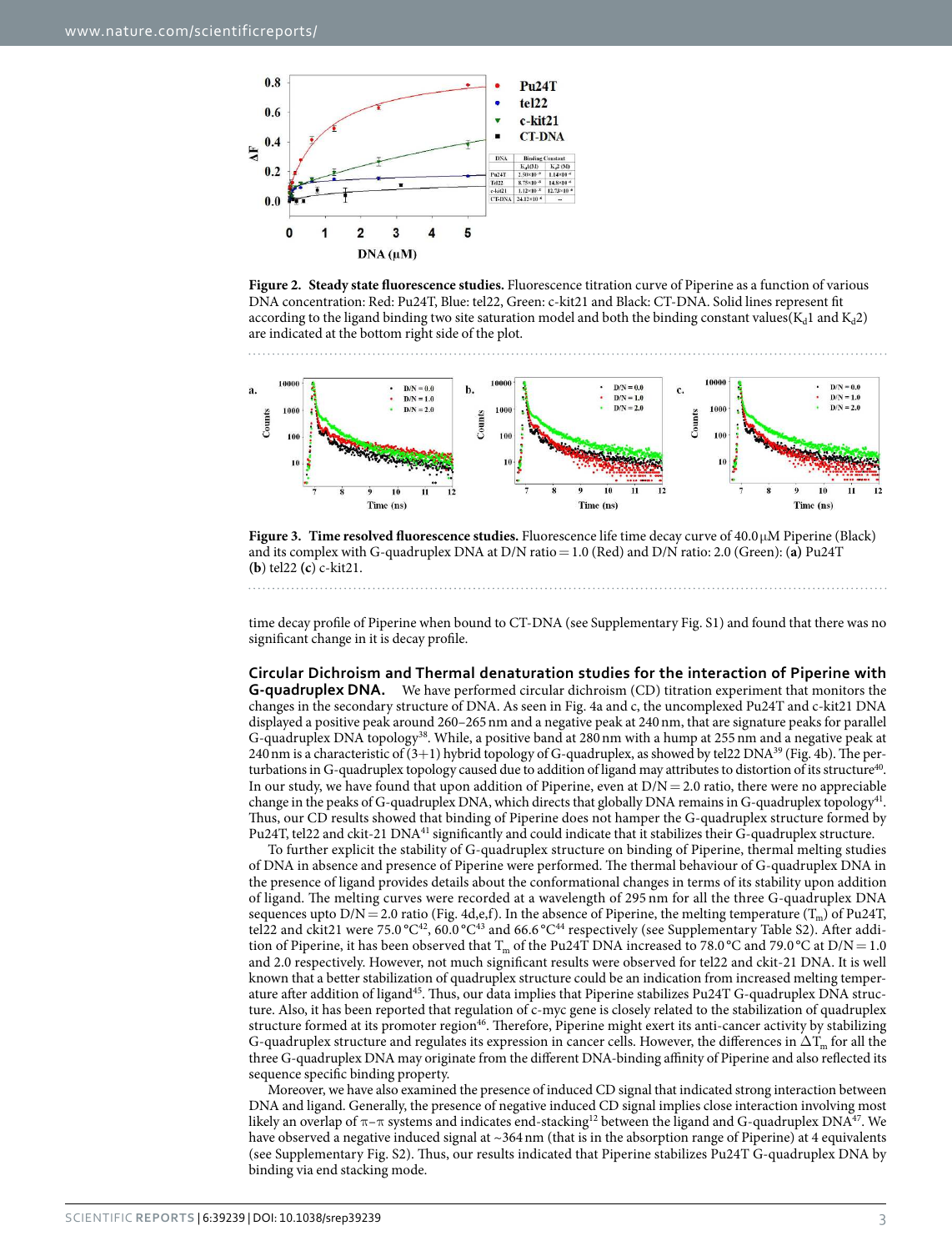

<span id="page-3-0"></span>**Figure 4. Circular Dichroism and thermal denaturation studies.** Left Panel showing Circular Dichroism titration spectrum for free G-quadruplex DNA (Red) (**a**) Pu24T, (**b**) tel22 and (**c**) c-kit21 and in the presence of Piperine as a function of increasing concentration of Piperine upto D/N ratio = 2.0. D = Drug; N = Nucleic acid. Right panel showing thermal denaturation profile of (**d**) Pu24T G-quadruplex DNA, (**e**) tel22 G-quadruplex DNA and (**f**) c-kit21 G-quadruplex DNA in the absence and presence of Piperine upto  $D/N = 2.0$ .

**NMR experiment.** The chemical shift perturbations of ligand upon addition of DNA could provide the information about involvement of Piperine protons in its interaction with Pu24T DNA. For this, we have performed NMR titration experiment for Piperine and DNA. Upon titrating Pu24T DNA to Piperine solution, broadening and separation of Piperine proton resonances were observed ([Fig. 5a](#page-4-0)). These protons mainly include resonances from conjugated system of Piperine like H7, H3, H5, H4 and H6. This could be possible only when Piperine molecule orient itself on Pu24T in such a way that its conjugated system and aromatic ring will come in contact with G-tetrads of Pu24T and stacks on it via  $\pi$ - $\pi$  stacking.

Moreover, we have also assessed the binding of Piperine to the Pu24T DNA using temperature-dependent NMR studies. The rise in temperature causes breaking of hydrogen bonds, due to which proton resonances of DNA become broadened and sometimes they may disappear. However, if ligand stabilizes the G-quadruplex structure, sharp peaks were observed at higher temperatures as compared to free DNA. In our study, with increase in temperature at  $D/N = 0.0$ , the imino proton resonances of bases like G13, G24, G8, G15 begin to broadens at 313 K ([Fig. 6](#page-4-1)). The complete disappearance of resonances was not observed as melting temperature of Pu24T was higher than 338 K. However, at  $D/N = 1.0$  and 2.0, the G8, G24 imino proton resonances can be seen as a sharp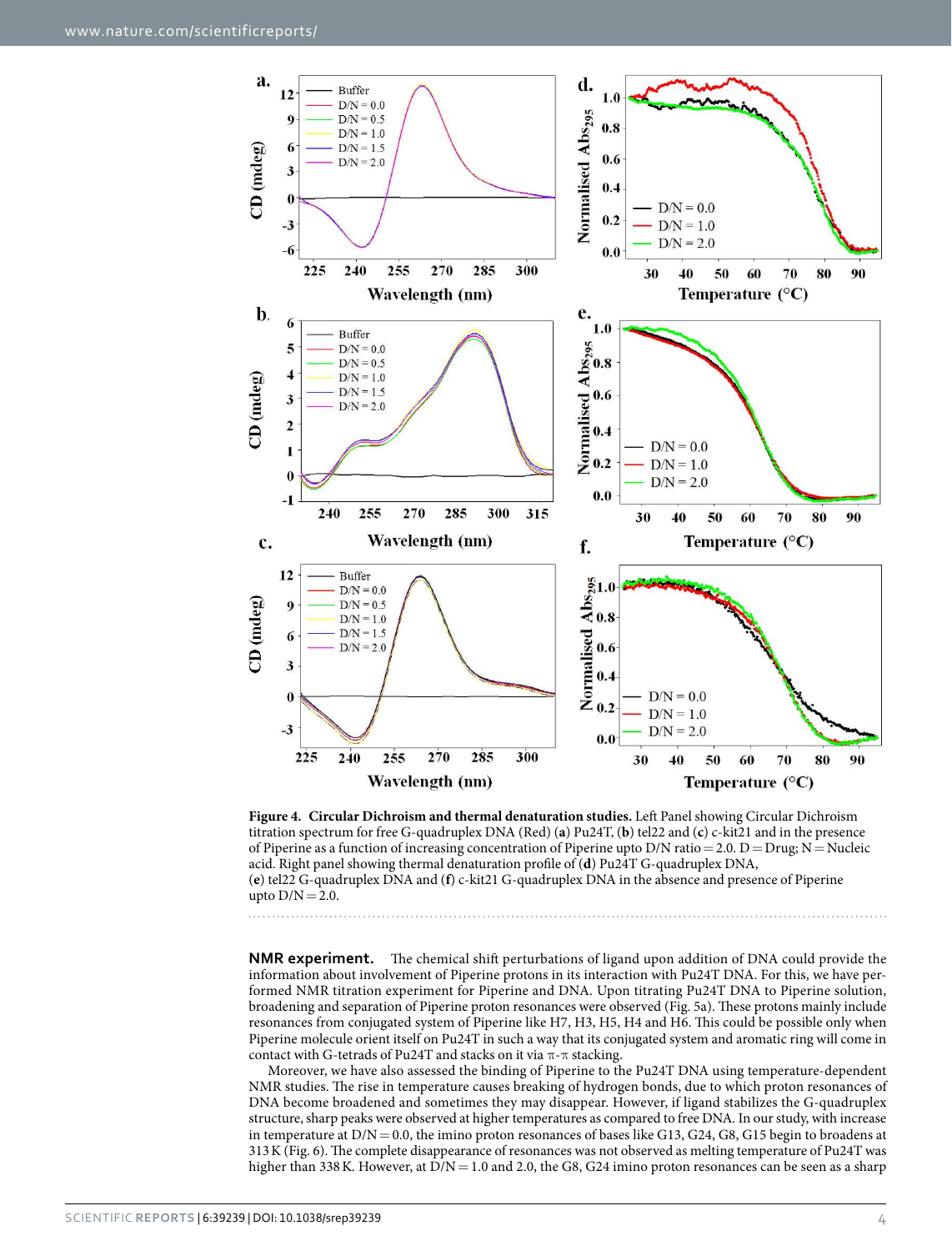

<span id="page-4-0"></span>**Figure 5. One dimensional proton spectra for Piperine - Pu24T complex and docking results.** (**a**) NMR titration of 400 µ M of Piperine with increasing concentration of Pu24T. (**b,c**) Both of the stable conformation of Piperine with Pu24T obtained from docking by Autodock 4.0 in which Piperine is shown in yellow color as ball stick representation. Black dotted lines showing hydrogen bonds between Piperine and Pu24T.



T<sup>1</sup> G<sup>2</sup> A<sup>3</sup> G<sup>4</sup> G<sup>5</sup> G<sup>6</sup> T<sup>8</sup> G<sup>9</sup> G<sup>10</sup> T<sup>11</sup> G<sup>12</sup> A<sup>13</sup> G<sup>14</sup> G<sup>15</sup> G<sup>16</sup> T<sup>17</sup> G<sup>18</sup> G<sup>19</sup> G<sup>20</sup> G<sup>21</sup> A<sup>22</sup> A<sup>22</sup> G<sup>23</sup>

<span id="page-4-1"></span>**Figure 6. <sup>1</sup>H NMR spectra of Pu24T.** <sup>1</sup>H NMR spectra showing interaction of Piperine with Pu24T monitored by imino region as a function of temperature at ligand/DNA ratio = 0.0, 1.0 and 2.0.

peaks upto 323 K and then slightly broadened above this temperature. It has also been observed that imino proton resonance of G15 base becomes sharp and clean at 323 K in D/N 1.0 and 2.0 which was otherwise broadened in  $D/N = 0.0$  upto 333 K. All the above mentioned protons take part in the formation of upper and lower G-tetrad of Pu24T DNA. Additionally, resonance of G18 imino proton was also clearly seen upto 338 K after addition of Piperine in both the D/N ratios 1.0 and 2.0. Nevertheless, G18 base is a part of middle G-tetrad, but as seen from molecular dynamic simulation studies that Piperine molecule forms hydrogen bonds with G18 base (see Supplementary Fig. S6). This could account for the observed changes in G18 imino proton upon addition of Piperine. Also, in the base region of proton NMR spectra of Pu24T DNA, similar changes were observed. As depicted in [Fig. 7,](#page-5-0) the resonances of guanine bases from upper and lower tetrad were sharp at higher temperature on addition of ligand as compared to  $D/N = 0.0$ . The resonances of G8, G6, G24 base protons were broadened at 308 K in  $D/N = 0.0$ , while at  $D/N = 1.0$  and  $D/N = 2.0$ , these proton resonances were sharp upto 323 K. Likewise, G15H8 proton resonance was broadened at 308 K but it could be seen as separate peak upto 323 K in presence of Piperine. All these results clearly show that binding of Piperine stabilizes the G-quadruplex structure.

Further, we have also performed NMR titration experiment of Pu24T by incrementally adding Piperine to Pu24T DNA solution (see supplementary Fig. S3). The perturbations and broadening of DNA resonances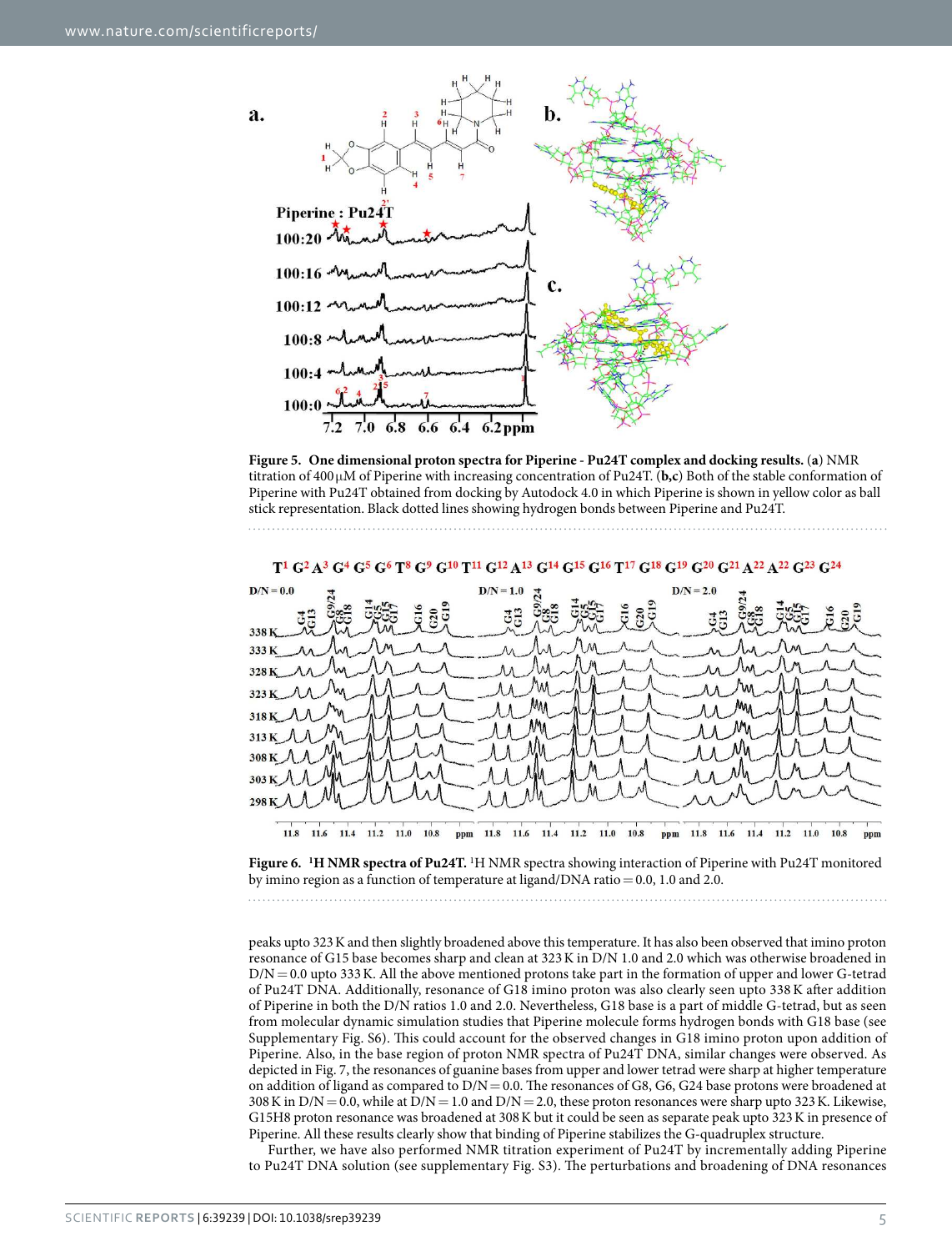

<span id="page-5-0"></span>**Figure 7. <sup>1</sup>H NMR spectra of Pu24T.** <sup>1</sup>H NMR spectra showing interaction of Piperine with Pu24T monitored by base proton region as a function of temperature at ligand/DNA ratio =  $0.0$ , 1.0 and 2.0.

were observed that indicated the formation of complex between Piperine and Pu24T, but, unfortunately, due to overlap of drugs and DNA resonances and aggregate formation of Piperine at very high concentrations, we could not get significant information from one-dimensional and two-dimensional NOESY experiments (see supplementary Fig. S4).

**Docking and Molecular Dynamics Simulation of** *c-myc* **G-quadruplex DNA – Piperine complex.**  As from the results of above experimental data, it is clear that Piperine interacts with Pu24T with higher affinity; therefore, to get a better insight of this, we have performed molecular docking studies. The molecular structures of DNA as well as ligand were first optimized using Discovery Studio 3.5 (Accelrys Inc., USA). Docking was carried out by Autodock 4.0 using complete molecule of Pu24T in grid box. From docking result analysis, it was manifested that there were two separate sites on Pu24T for the possible binding of Piperine. [Figure 5b and c](#page-4-0) shows the docked structures of Piperine with Pu24T DNA having the best binding energies at the two sites. It is noteworthy that the most potent binding site for Piperine is found to be located below the bottom G-tetrad having  $\pi$ - $\pi$ interactions with G6 and binding energy of − 7.18 kcal/mol (Site A) (see Supplementary Fig. S5a). As Piperine has a planar structure, it is expected that it could get stack at both the ends of the quadruplex<sup>[48](#page-10-25)</sup>. Moreover, we have also found that second site is above the upper G-tetrad with but with weaker binding energy of − 5.45 kcal/mol (Site B) (see Supplementary Fig. S5b). At this site also, the Piperine was stacked by  $\pi$ - $\pi$  interactions with G17 base of Pu24T. It is also noteworthy that this G6 base and G17 bases are involved in the formation of upper and bottom G-tetrads of Pu24T G-quadruplex DNA. Further, we have also performed molecular dynamic (MD) simulation studies for the obtained docked structures on Discovery Studio 3.5. The 100 ns unrestrained MD simulations was performed and throughout the simulation it has been found that both the Piperine molecules remained bound to the Pu24T G-quadruplex DNA. [Figure 8a](#page-6-0) shows a stable model for the Piperine - Pu24T complex obtained after simulation in which each molecule of Piperine is located at both the G-tetrads. In the lowest potential energy model, the O9 of one of the Piperine molecule was hydrogen bonded with H22 of G8 base of Pu24T. This G8 takes part in the formation of upper G-tetrad and thus Piperine molecule stably stacks at upper G-tetrad. [Figure 8b](#page-6-0) shows the overlay of 10 lowest potential energy conformers obtained after unrestrained dynamic simulation.

Coalescing the experimental studies and computational simulation studies, it could be explained that Piperine binds to Pu24T at two sites that is at both the terminal G-tetrads and stabilizes the structure by formation of  $\pi-\pi$ interactions and hydrogen bonds [\(Fig. 8c\)](#page-6-0).

It is always a requirement to assess the cytotoxicity of drug in cancer cell lines and to deduce its mechanism of action. But, prior to this, we have performed Gel mobility Shift assay to confirm the binding of Piperine to Pu24T. Gel mobility shift assay was performed by incubating  $20 \mu$ M of Pu24T with increasing concentration of Piperine for 1 hr at room temperature. With the increase in concentration of Piperine, there was shift (retardation) in the mobility of Pu24T DNA [\(Fig. 9I\)](#page-7-0). The observed shift in DNA bands could be due to binding of Piperine to DNA and resulting in the formation of Pu24T-Piperine complex. Further, we have also observed that shift in mobility of DNA was maximum for complex formed between Pu24T DNA and Piperine followed by c-kit21 and then tel22 DNA (see Supplementary Fig. S9).

Moreover, we have also performed DNA Polymerase stop assay that confirms the stabilization of G-quadruplex structure formed by Pu24T DNA upon addition of Piperine. G-rich DNA templates hinder the activity of Taq Polymerase by formation of intramolecular G-quadruplex structures and this fact is being utilized in DNA polymerase stop assay. Ligands that stabilize G-quadruplex structure could lead to arrest of DNA synthesis process. The observed decreased in the intensity of PCR products with increasing concentration of Piperine indicates that Piperine stabilizes c-myc G-quadruplex DNA by blocking Taq Polymerase activity to amplify DNA(see Supplementary Fig. S7).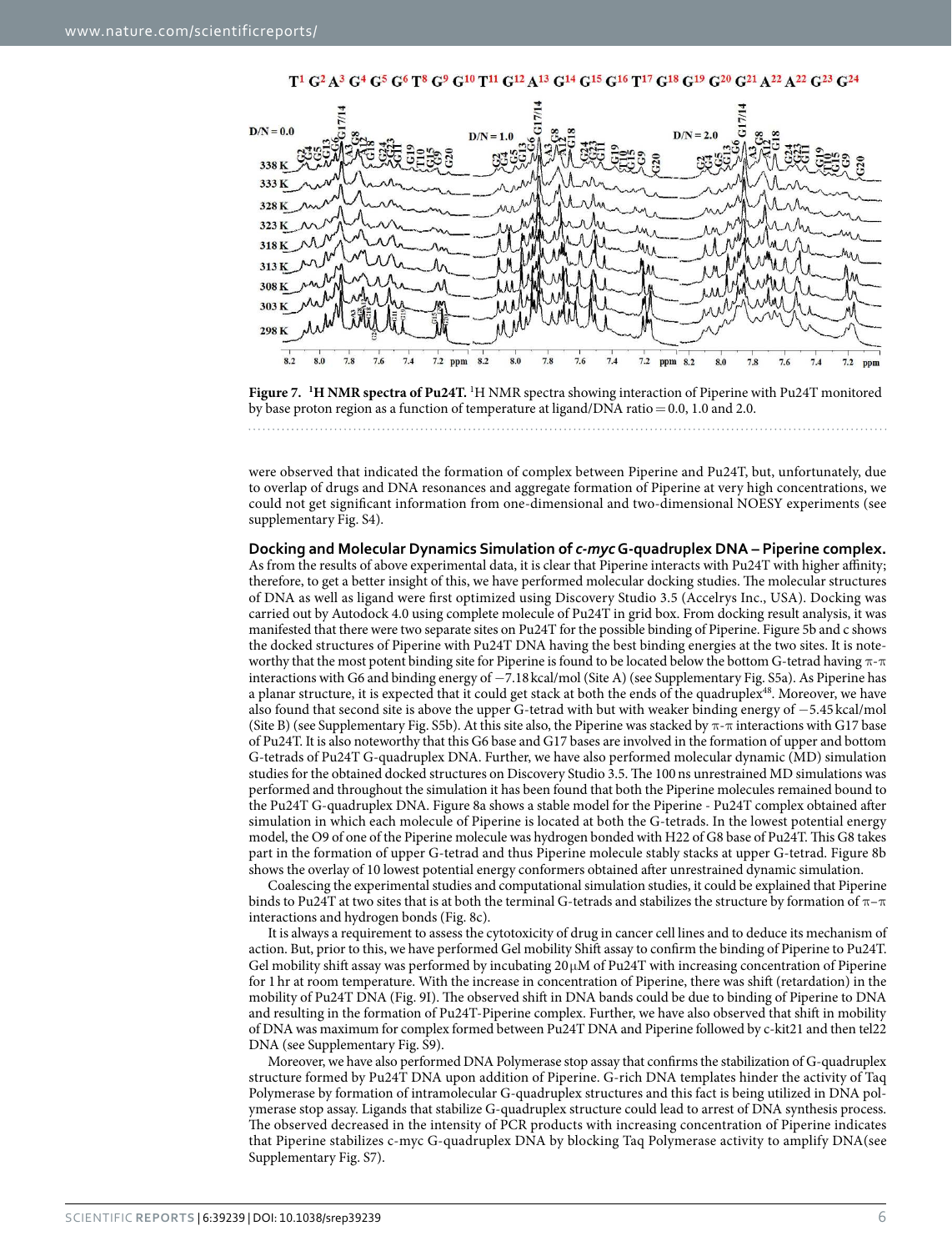

<span id="page-6-0"></span>**Figure 8. Energy minimized model of Piperine and Pu24T complex.** (**a**) Lowest potential energy model of the complex after molecular dynamic simulation. Black dashes showing hydrogen bond formed between Piperine (yellow) and Pu24T (G-tetrads are shown in blue color). (**b**) Ensemble of ten lowest energy structures after molecular dynamics simulation (Piperine: yellow color, Pu24T: ice blue color). (**c**) Schematic representation showing Piperine (yellow) stacking at the top G-tetrad and below the bottom G-tetrad of Pu24T.

**Cells Exhibited Apoptotic Characteristics Following Piperine Treatment.** In order to confirm the cytotoxicity of Piperine in cancer cells, we have treated A549 cells with Piperine. It has been observed that Piperine induces concentration ([Fig. 9IIA](#page-7-0)) as well as time-dependent ([Fig. 9IIB\)](#page-7-0) apoptotic morphological changes in A549 cells. Cell counting data depicts reduced cell number, indicating anti-proliferative nature of molecule [\(Fig. 9IIC](#page-7-0) and IID). Flow cytometric analysis of Annexin V stained cells resulted in increased apoptotic fraction in Piperine treated cells, as compared to control ([Fig. 9II E–H\)](#page-7-0). As shown in [Fig. 9I,](#page-7-0) apoptotic characteristics, such as nuclear shrinkage and fragmentation, were observed in Piperine treated cells, when stained with DAPI. Further, DNA fragmentation [\(Fig. 9IIJ](#page-7-0)), an important apoptotic feature was confirmed by agarose gel electrophoresis and TUNEL analysis ([Fig. 9IIK\)](#page-7-0). This reduced cell number and apoptotic characteristics such as cytoplasmic and nuclear condensation, externalization of membrane phospholipid phosphatidylserine and DNA cleavage, were observed from various experiments on exposure of cells to Piperine. In order to substantiate its cytotoxic effect on other cancer cell lines, we have performed MTT assay on HeLa, PC3, HepG2 and MCF-7 cell lines (see supplimentary Fig. S8a–d). We have found that Piperine shows concentration dependent cytotoxicity in all the cacerous cell lines used in this study that shows the potential of Piperine to inhibits various cancer cell growth. Furthermore, we have also employed semi - quantitative RT-PCR to understand the effect of Piperine on down-regulation of c-myc gene ([Fig. 9III\)](#page-7-0). This will allow us to semi-quantitate the expression of c-myc gene relative to a constitutively expressed housekeeping gene, β -actin. As shown in figure, a reduction in the level of  $c$ -myc mRNA in a dose-dependent manner ([Fig. 9III](#page-7-0)) was observed and as it is clearly seen that  $\beta$ -actin mRNA is expressed likewise in both the control as well as in treated cells, thus, the reduction of mRNA level could be specific to  $c$ -myc gene.

### **Conclusion**

We have reported for the first time the binding of Piperine, a natural alkaloid, to various human G-quadruplex DNA sequences. We have found that Piperine has highest affinity for c-myc promoter region DNA sequence (Pu24T) forming G-quadruplex structure. The binding sites and its mode of binding on Pu24T were also determined. Further, its cytotoxic effect and mechanism of action on cancer cells lines was also evaluated. Together, our present observations in above studies gives us an idea of anti-proliferative and pro-apoptotic nature of Piperine and it exerts its anti-cancer activity could be by stabilizing the G-quadruplex structure formed at c-myc promoter region and down regulating its expression in cancer cells. This first report on the interactions of Piperine with G-quadruplex DNA would encourage the studies for molecular aspects of its anti-cancer mechanism emphasizing its potential to down-regulate c-myc gene expression.

### **Methods**

**Reagents and Cell lines.** Piperine and other reagents used for buffer preparation such as NaCl, KCl,  $\text{NaH}_2\text{PO}_4$ ,  $\text{Na}_2\text{HPO}_4$ ,  $\text{KH}_2\text{PO}_4$  and  $\text{K}_2\text{HPO}_4$  (HPLC Grade) were purchased from Sigma Aldrich Chemicals Ltd. The solvents such as deuterium oxide, dimethyl sulphoxide (DMSO) were also procured from Sigma Aldrich Chemicals Ltd. All the reagents for PCR reaction like primers, dNTPs, Taq Polymerase was also obtained from Sigma Aldrich Chemicals Ltd.

Calf thymus DNA (CT-DNA) and G-quadruplex DNAs that is comprising of central guanine tracks of c-myc gene that is Pu24T-c-myc (d-5′-TGAGGGTGGTGAGGGTGGGGAAGG-3′ ), tel22 (d-5′ -AGGGTTA GGGTTAGGGTTAGGG-3′ ), and c-kit21 (d-5′ -CGGGCGGGCGCGAGGAGGGG-3′ ) were also procured from Sigma Aldrich Chemicals Ltd., USA. CT-DNA solution was prepared in the sodium phosphate buffer and its concentration was measured spectrophotometrically. For quadruplex formation, oligomers were dissolved in phosphate buffer (10 mM  $(K^+)$ , pH 7.0) with 50 mM KCl. The oligomer was annealed by heating at 90 °C for 5 mins,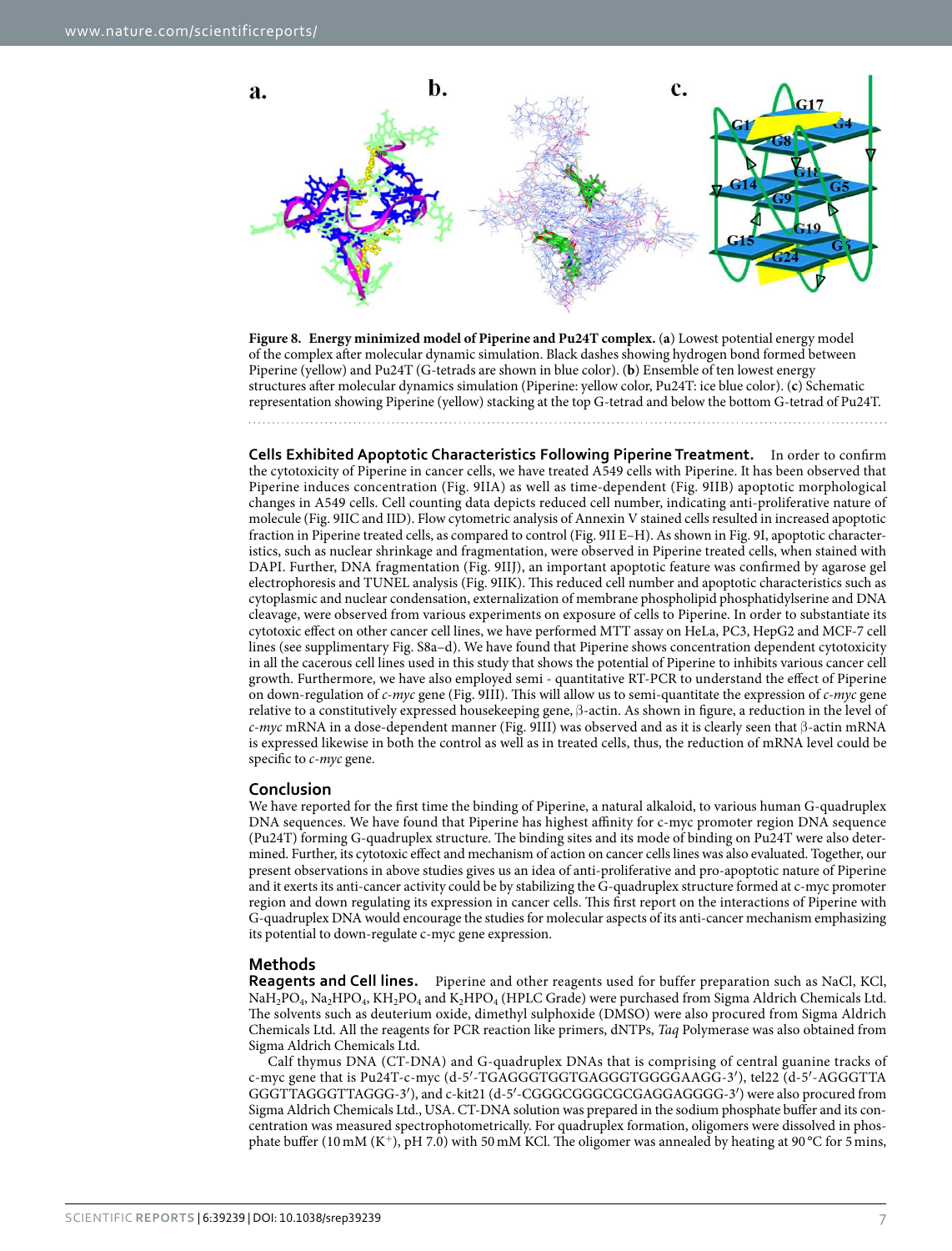I. Ш. **Piperine Concentration Piperine Concentration** 300 µM 37.5 µM Mu<sub>0.</sub>8/  $Mn$  0S  $Mn 0.0$ β - actin c-myc Control Piperine A  $\Pi$ . H 100  $\blacksquare$ Control Piperine (24H) Piperine (48H) Percentage 100 μM 500 μM 250 µM  $20$ Control Piperine  $\overline{\mathbf{B}}$ Early<br>Apoptosis Late<br>Apoptosis Live I 12 Hrs 24 Hrs **36 Hrs** 100 μM  $\mathbf C$ D  $12$ Cell Number (%) Cell Number (%) 125 10 100  $75$  $50$ 50  $\overline{2}$  $2<sup>4</sup>$  $\mathbf{J}$  $\bf K$  $250$  $\tilde{\mathsf{s}}$  $12$  $24$ 36 (Hrs) 500 Piperine Control  $(\mu M)$ Piperine (µM) Piperine (250 µM) 250 500 TUNEL positive cells (%) F E G Piperine (24H) Piperine (48H) Contro  $2($  $\tilde{r}_{a}$ 100 250 Control ន្ល Piperine (µM) 10 10<sup>3</sup> 10<sup>4</sup><br>FITC-A 10 10<sup>3</sup> 10<sup>3</sup><br>FTTC-A 10

<span id="page-7-0"></span>**Figure 9. Gel mobility shift assay and evaluation of cytotoxicity of Piperine on cancer cells. 9I. Gel mobility shift assay.** Increasing concentrations of Piperine was incubated with Pu24T. The shift in the mobility of DNA was assessed by running 20% Native poly acrylamide gel. The observed shift in DNA bands could be due to intercalation of Piperine to Pu24T DNA (Full-length gels image is available at Supplementary Information Fig. S9 ). **9II. Exposure to Piperine results in reduced cell viability and apoptosis in A549 cells.** (**A,B)** Cells were treated with Piperine in concentration (**A**) and time (**B**) dependent manner and bright field images were acquired. **(C,D)** Cell counting was done using bright field images of cells, treated with Piperine in concentration (**C**) and time (**D**) dependent manner. As shown in bar graphs (**H**) apoptosis was assessed in A549 cells, by flow cytometry analysis, using Annexin V-FITC and Propidium Iodide double staining. Cells were treated with 250 µM Piperine, for 24 hrs (**F)** and 48 hrs (**G)** DMSO was used as control **(E**,**I**) Nuclear morphology of Piperine treated cells was observed using DAPI staining. **(J,K)** DNA fragmentation was assessed in Piperine treated cells as shown in agarose gel (**J**) TUNEL assay (**K**) DNA fragmentation confirmation. **9III. Representative semi-quantitative RT-PCR analysis.** β -actin was used as internal control (Full-length gel image is available at Supplementary Information Fig. S10).

followed by overnight incubation at room temperature to allow gradual cooling. All the biophysical experiments were performed in the above mentioned buffer otherwise stated separately.

Human lung cancer cell lines (A549), human prostate cancer cell lines (PC3), human liver cancer cell line (HepG2), Human cervical cancer cell line (HeLa) and human breast cancer cell lines (MCF-7) were purchased from National Centre for Cell Science (NCCS), Pune, India. Growth media like Dulbecco's modified Eagle's medium (DMEM), Ham's F12 medium, Minimum essential media Eagle (MEM) were purchased from Life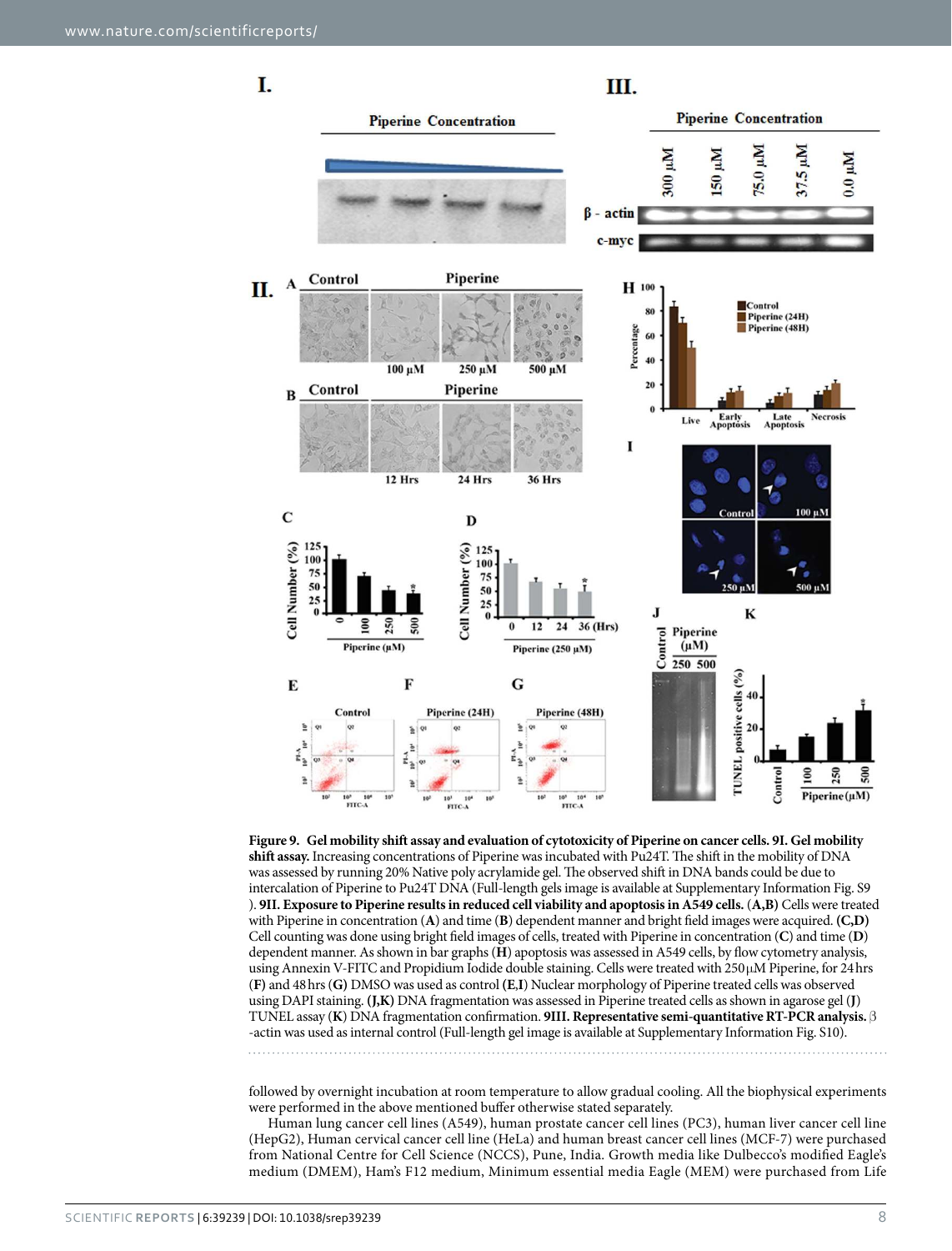Technologies (Gaithersburg, MD, USA). Cell culture reagents were purchased from Sigma. 4′ , 6-Diamidino-2-phenylindole (DAPI) was obtained from Life Technologies. Phenol: Chloroform: Isoamyl alcohol mixture (25:24:1 v/v) was obtained from Himedia. DeadEnd fluorometric TUNEL system was obtained from Promega. FITC Annexin-V-Apoptosis Detection Kit I was purchased from BD Pharmingen. Cells-to-cDNAII Kit (Ambion) was purchased from Invitrogen.

**Fluorescence Titrations.** Fluorescence titration experiment was performed on Synergy H1 multi-mode microplate reader using 96-well microplates at 25 °C. The excitation and emission wavelengths for Piperine were obtained by performing its absorption and fluorescence scan diluted in potassium phosphate buffer. The readings were taken for Piperine: G-quadruplex DNA titration at emission wavelength of 486 nm when excited at the wavelength of 341 nm. Each sample was tested in duplicates in 75  $\mu$ L reaction volume. 5–10 $\mu$ M of G-quadruplex DNA and a final concentration of  $100 \mu$ M for CT-DNA were serially diluted; with the last well serve as blank (no DNA). Data were analyzed using SigmaPlot 12.0 software (Systat Software, Chicago, USA) according to the following equation that accounts for two receptor binding sites with two different affinities  $k<sub>a</sub>1$  and  $k<sub>a</sub>2$ :

$$
f = \frac{Bmax1 \times abs(x)}{kd1 \times abs(x)} + \frac{Bmax2 \times abs(x)}{kd2 \times abs(x)}
$$
(1)

 $B_{\text{max}} =$  maximum number of binding sites.  $K_d$  = equilibrium binding constant.

**Time-resolved fluorescence measurements.** Time resolved fluorescence decays were collected on a Time-Correlated Single-Photon Counting (TCSPC) Spectrofluorometer (Horiba). A fixed wavelength Nano LED was used as the excitation source ( $k<sub>ev</sub> = 375$  nm), and emission was detected at a different wavelength. The fluorescence emission of Piperine and its complex with G-quadruplex DNA were counted with a micro channel plate photo multiplier tube after passing through the monochromator and were further processed through a constant fraction discriminator (CFD), a time-to-amplitude converter (TAC) and a multi-channel analyser (MCA). The fluorescence decay was obtained and further analysed using DAS software, provided by FluoroLog-TCSPC instruments.

**DNA Thermal denaturation experiments.** DNA denaturation experiments were carried out on a Perkin Elmer Lambda 35 spectrophotometer equipped with Peltier temperature programmer (PTP  $6+6$ ) and water Peltier system PCB-1500. Melting curves for DNA were collected at a heating rate of 1 °C/min. in absence and presence of Piperine upto 2:1 Drug:DNA ratio. The normalized absorbance changes at 295 nm vs temperature were plotted.

**Circular Dichroism.** The Circular Dichroism (CD) experiment was performed on a J-815 Spectropolarimeter (JASCO) equipped with peltier junction temperature controller. A quartz cuvette with 0.2 cm path length was used to record the spectra of samples containing 20  $\mu$ M G-quadruplex and increasing concentrations of Piperine in 100 mM KCl, 10 mM phosphate buffer (K<sup>+</sup>) at pH 7.0. Spectra were recorded at 0.1 nm intervals from 200 nm to 350 nm with a 1 nm-slit width and averaged over three scans. Buffer CD spectra were subtracted from the CD spectra of DNA and the Drug-DNA complex.

**Nuclear Magnetic Resonance.** NMR experiments were conducted on AVANCE 500 MHz BioSpin International AG, Switzerland equipped with a 5 mm broad band inverse probe. NMR studies were performed in H<sub>2</sub>O/D<sub>2</sub>O solvent at 9:1 ratio. For Piperine titration experiment, Pu24T was added to 400  $\mu$ M Piperine solution upto D/N = 100:20 ratio and proton NMR spectra were collected at 298 K for each titration step. For DNA titration experiment, 3.85 mM of Pu24T-G-quadruplex DNA was prepared in 500 µL potassium phosphate buffer and final concentration of Piperine at D/N = 2.0 ratio was 7.7 mM. NMR data were processed, integrated and analysed on Topspin (1.3 version) software. NMR samples were referenced with 3 - (Trimethylsilyl) propionic-2, 2, 3, 3-d<sub>4</sub> acid sodium salt (TSP).

**Docking and Molecular Dynamics simulation.** The structure of G-quadruplex Pu24T (PDB code: 2MGN<sup>[49](#page-10-26)</sup>) was taken as the starting model and the required replacements, addition of residues, optimization of G-quadruplex structure and Piperine structure using charmM forcefield were performed on Discovery studio 3.5 The molecular docking studies were carried out on Autodock 4.0 in which G-quadruplex DNA was treated as rigid body. All the other parameters used were set to their default values. Pu24T and Piperine structures were converted to AD4 format files and Gesteiger charges were assigned to the atoms. The grid was set in such a manner that it covers complete DNA structure so that ligand can explore the whole conformational space. The Lamarckian genetic algorithm<sup>[50](#page-10-27)</sup> was used for the search and the results were analyzed based on binding energy. For molecular dynamic (MD) simulation studies, the best conformation of Pu24T- Piperine complex obtained from docking studies was used as input. Second molecule of Piperine was placed manually in a way as obtained from docking studies. The complex was typed in charmM forcefield<sup>[51](#page-10-28)</sup> and solvated with periodic TIP3P<sup>[52](#page-10-29)</sup> orthorhombic water box containing 2091 water molecules. This complex was first minimized then subjected to simulated annealing molecular dynamics by employing standard dynamic cascade. In this cascade, the system was heated to 700 K and equilibrated for 10 ps under constant pressure. The production was done at 300 K for 100 ns in an NPT ensemble and long range electrostatics were treated with the Particle Mesh Ewald (PME) method<sup>[53](#page-10-30)</sup> with a 14 Å cut-off radius counted the non-bonded distances. The SHAKE algorithm<sup>[54](#page-10-31)</sup> was applied during the whole simulation runs in order to constrain the motion of Hydrogen bonds.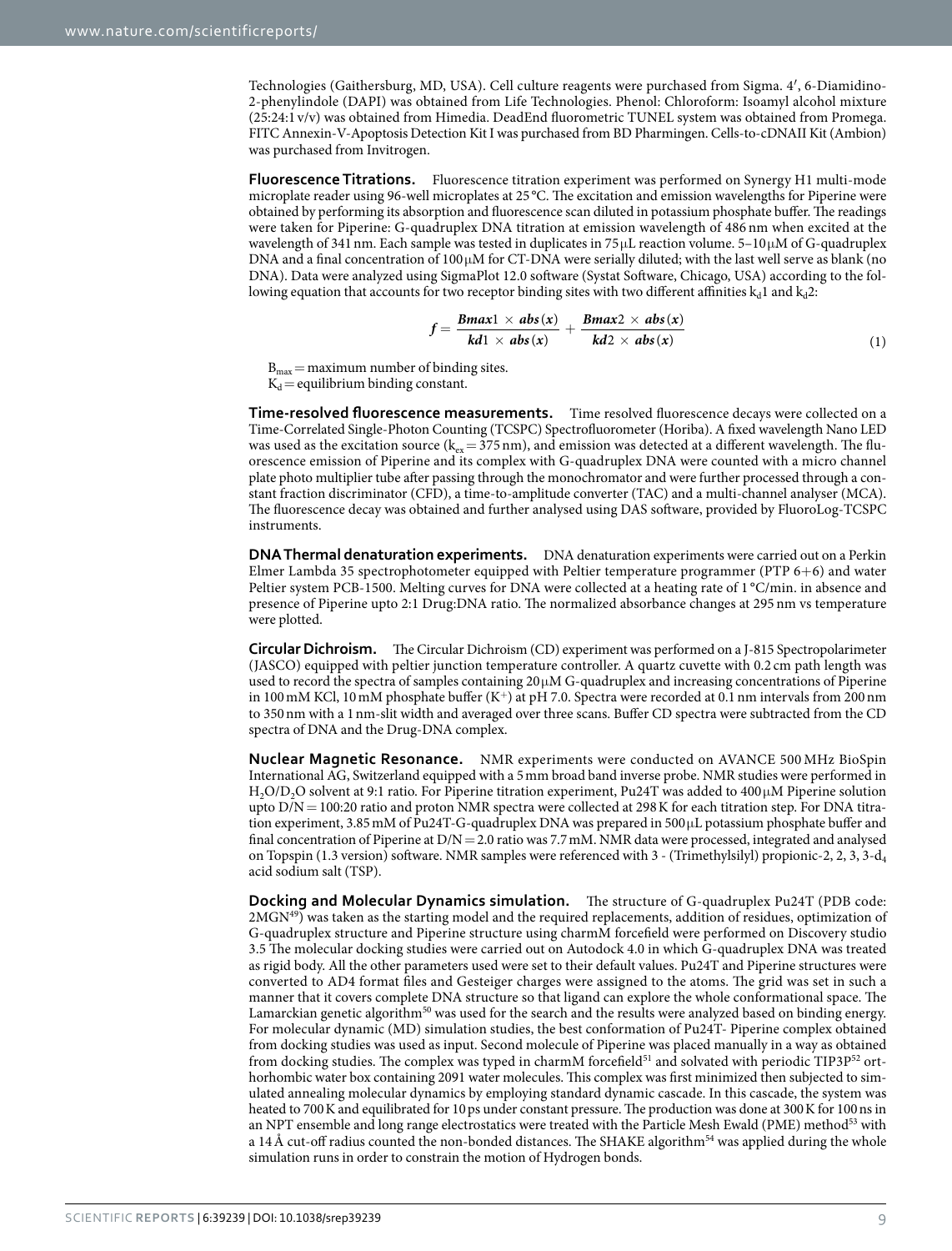**Gel mobility shift assay.** Gel mobility shift assay was performed by incubating  $20 \mu M$  Pu24T and other G-quadruplex DNA with increasing concentrations of Piperine (0 to 30.0 mM) for 30 mins at room temperature and products were resolved on 20% NATIVE polyacrylamide gel [29:1 acrylamide/bis(acrylamide)] prepared by polymerizing acrylamide in 1X TBE containing phosphate buffer (10 mM (K<sup>+</sup>), 50 mM KCl). Gel was visualized by staining with ethidium bromide staining and analyzed on ImageQuant LAS 4000 (GE Healthcare).

**Cell Culture, DNA Fragmentation, TUNEL Assay, Morphological Evaluation and FACS Analysis of Apoptosis.** A549 cells were cultured in Dulbecco's modified Eagle's medium (Life Technologies, Gaithersburg, MD, USA), supplemented with 10% fetal bovine serum, 100 µg/ml streptomycin and 100 U/ml penicillin at 37 °C with 5%  $CO_2$  under incubator. Cells were seeded in different types of tissue culture plates and at a confluency of 60–70%, they were used for various experiments. For morphological evaluation of apoptosis, bright field images were taken of cells treated with different concentrations and for various time periods with Piperine. Dimethyl sulfoxide (DMSO) treatment was used as control. Following cell counting, to assess cell viability, above described experimental cells were mounted with DAPI for nuclear morphological analysis. DNA fragmentation was observed in Piperine treated cells using agarose gel electrophoresis and TUNEL staining. DNA was isolated from Piperine treated cells using phenol-chloroform method and TUNEL staining was performed as per manufacturer's instructions. For flow cytometric detection of apoptosis, cells were treated for different time periods with Piperine and stained with Annexin V-FITC and Propidium Iodide (PI), as per manufacturer's instruction. FACS data was collected using BD FACSAria III Cell-Sorting System (BD, Bioscience) and analysis was done with FACS Diva software (Becton Dickinson, USA). The cytotoxic effects of Piperine was also examined on other 04 cancer cell lines by performing MTT (3-(4, 5-dimethylthiazol-2-yl)-2, 5 diphenyltetrazolium bromide dye) assay. For semi-quantitative RT PCR analysis, PC3 cells were grown in 6-well tissue culture plates and at 60–70% confluency, cells were incubated with various concentrations (300.0, 150.0, 75.0 and 37.5  $\mu$ M) of Piperine for 24h at 37 °C in humidified 5% CO<sub>2</sub> incubator. Dimethyl sulfoxide (DMSO) treatment was used as control. Total RNA was prepared from treated and control cells and cDNA was prepared using Cells-to-cDNAII Kit (Ambion) according to the manufacturer's protocol. Reverse transcriptase reaction was performed on Mastercycler Nexus Gradient (Eppendorf). The thermal cycling condition was programmed as 45 min at 45 °C, 10 min at 95 °C for one single cycle. Semi – quantitative PCR was performed using gene specific primers with the following sequences:

c-MYC (forward): 5′ -CTTCTCTCCGTCCTCGGATTCT- 3′ ;

c-MYC (reverse): 5′ -GAAGGTGATCCAGACTCTGACCTT-3′ ;

- β -actin (forward): 5′ GAGCTACGAGCTGCCTGAC-3′ ;
- β actin (reverse): 5′ -AGCACTGTGTTGGCGTACAG-3′ .

#### **References**

- <span id="page-9-0"></span>1. Sen, D. & Gilbert, W. Formation of parallel four-stranded complexes by guanine-rich motifs in DNA and its implications for meiosis. Nature **334,** 364–366 (1988).
- <span id="page-9-1"></span>2. Huppert, J. L. & Balasubramanian, S. Prevalence of quadruplexes in the human genome. Nucleic Acids Res. **33,** 2908–2916 (2005).
- <span id="page-9-2"></span>3. Wang, Y. & Patel, D. J. Solution structure of the human telomeric repeat d[AG3(T2AG3)3] G-tetraplex. Structure **1,** 263–282 (1993).
- <span id="page-9-3"></span>4. Yang, D. & Hurley, L. H. Structure of the biologically relevant G-quadruplex in the c-MYC promoter. Nucleos. Nucleot. Nucl. **25,** 951–968 (2006).
- <span id="page-9-4"></span>5. Zahler, A. M., Williamson, J. R., Cech, T. R. & Prescott, D. M. Inhibition of telomerase by G-quartet DNA structures. Nature **350,** 718–720 (1991).
- <span id="page-9-5"></span>6. Shay, J. W. & Wright, W. E. Telomerase therapeutics for cancer: challenges and new directions. Nat. Rev. Drug. Discov. **5,** 577–584  $(2006)$
- <span id="page-9-6"></span>7. Postel, E. H., Mango, S. E. & Flint, S. J. A nuclease-hypersensitive element of the human c-myc promoter interacts with a transcription initiation factor. Mol. Cell. Biol. **9,** 5123–5133 (1989).
- <span id="page-9-7"></span>8. Wiman, K. G. et al. Activation of a translocated c-myc gene: role of structural alterations in the upstream region. Proc. Natl. Acad. Sci.USA **81,** 6798–6802 (1984).
- <span id="page-9-8"></span>9. Mathad, R. I., Hatzakis, E., Dai, J. & Yang, D. c-MYC promoter G-quadruplex formed at the 5′ -end of NHE III1 element: insights into biological relevance and parallel-stranded G-quadruplex stability. Nucleic Acids Res. **39,** 9023–9033 (2011).
- <span id="page-9-9"></span>10. Gonzalez, V. & Hurley, L. H. The c-MYC NHE III(1): function and regulation. Ann. Rev. Pharmacol. Toxicol. **50,** 111–129 (2010).
- <span id="page-9-10"></span>11. Siddiqui-Jain, A., Grand, C. L., Bearss, D. J. & Hurley, L. H. Direct evidence for a G-quadruplex in a promoter region and its targeting with a small molecule to repress c-MYC transcription. Proc. Natl. Acad. Sci.USA **99,** 11593–11598 (2002).
- <span id="page-9-19"></span>12. Pagano, B. et al. State-of-the-art methodologies for the discovery and characterization of DNA G-quadruplex binders. Curr. Pharm. Des. **18,** 1880–1899 (2012).
- 13. Wu, P. et al. Stabilization of G-quadruplex DNA with platinum(II) Schiff base complexes: luminescent probe and down-regulation of c-myc oncogene expression. Chemistry **15,** 13008–13021 (2009).
- 14. Ou, T. M. et al. Stabilization of G-quadruplex DNA and down-regulation of oncogene c-myc by quindoline derivatives. J.Med.Chem. **50,** 1465–1474 (2007).
- <span id="page-9-11"></span>15. Tawani, A. & Kumar, A. Structural Insight into the interaction of Flavonoids with Human Telomeric Sequence. Sci. Rep. **5,** 17574 (2015).
- <span id="page-9-12"></span>16. Pavan Kumar, Y. et al. Fluorescent Dansyl-Guanosine Conjugates that Bind c-MYC Promoter G-Quadruplex and Downregulate c-MYC Expression. Chembiochem **17,** 388–393 (2016).
- <span id="page-9-13"></span>17. Srinivasan, K. Black pepper and its pungent principle-piperine: a review of diverse physiological effects. Critical reviews in food science and nutrition **47,** 735–748 (2007).
- <span id="page-9-14"></span>18. Zarai, Z., Boujelbene, E., Ben Salem, N., Gargouri, Y. & Sayari, A. Antioxidant and antimicrobial activities of various solvent extracts, piperine and piperic acid from Piper nigrum. LWT-Food Sci. Technol. **50,** 634–641 (2013).
- <span id="page-9-16"></span><span id="page-9-15"></span>19. Li, S. et al. Antidepressant-like effects of piperine and its derivative, antiepilepsirine. J. Asian Nat. Prod. Res. **9,** 421–430 (2007). 20. Parmar, V. S. et al. The International Journal of Plant Biochemistry and Molecular BiologyPhytochemistry of the genus Piper.
- Phytochemistry **46,** 597–673 (1997). 21. Mittal, R. & Gupta, R. L. In vitro antioxidant activity of piperine. Methods Find. Exp. Clin. Pharmacol. **22,** 271–274 (2000).
- <span id="page-9-18"></span><span id="page-9-17"></span>22. Shrivastava, P. et al. Anti-apoptotic and anti-inflammatory effect of Piperine on 6-OHDA induced Parkinson's rat model. J. Nutr. Biochem. **24,** 680–687 (2013).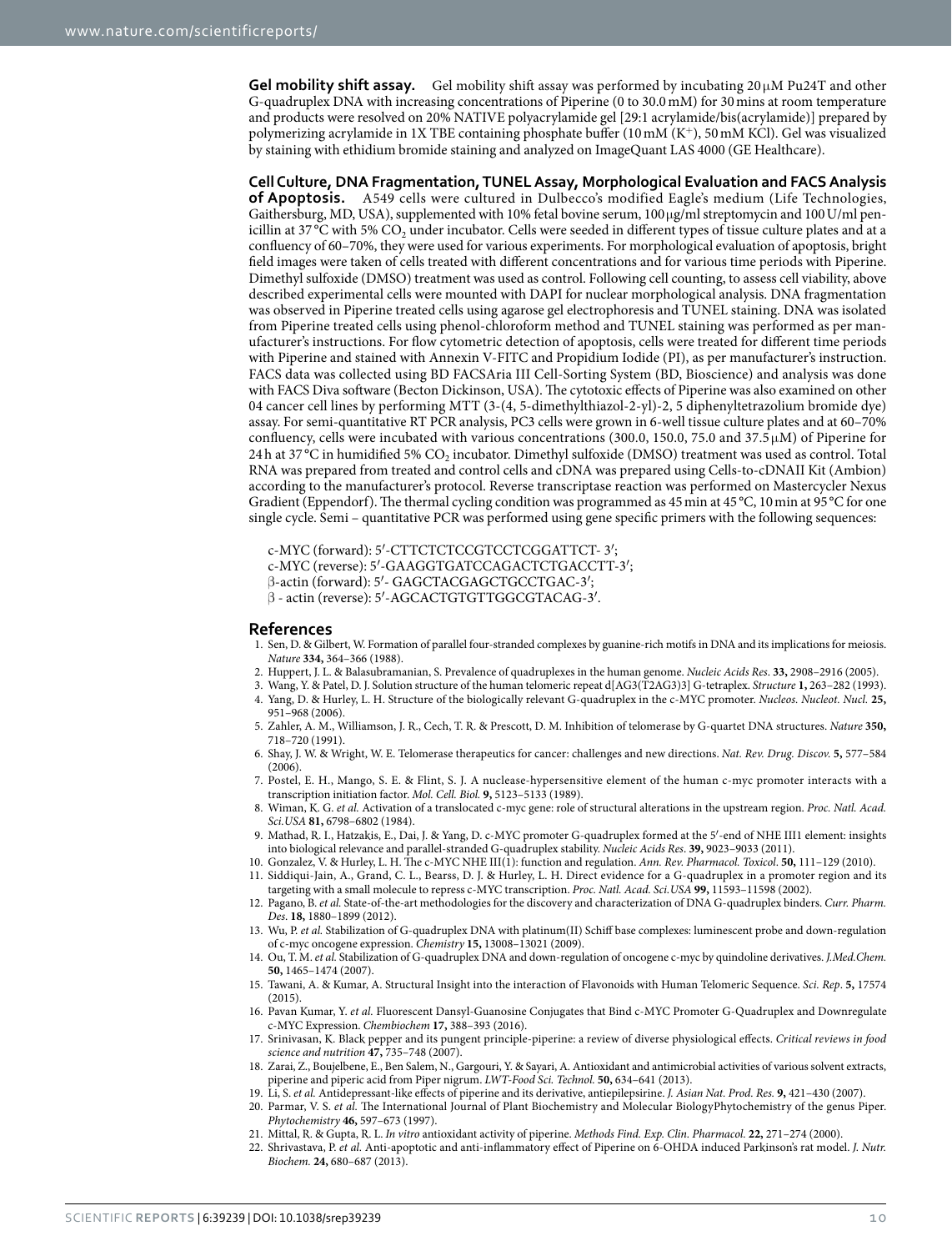- <span id="page-10-0"></span>23. Wadhwa, S., Singhal, S. & Rawal, S. Bioavailability Enhancement by Piperine: A Review, Asian J. Biomed. Pharm. Sci. **4,** 1–8 (2014).
- <span id="page-10-1"></span>24. Zutshi, R. K., Singh, R., Zutshi, U., Johri, R. K. & Atal, C. K. Influence of piperine on rifampicin blood levels in patients of pulmonary tuberculosis. J. Assoc. Physicians India **33,** 223–224 (1985).
- <span id="page-10-2"></span>25. Johnson, J. J. et al. Enhancing the bioavailability of resveratrol by combining it with piperine. Mol. Nutr. Food Res. **55,** 1169–1176 (2011).
- <span id="page-10-3"></span>26. Samuel, M., Oliver, S. V., Coetzee, M. & Brooke, B. D. The larvicidal effects of black pepper (Piper nigrum L.) and piperine against insecticide resistant and susceptible strains of Anopheles malaria vector mosquitoes. Parasit. Vectors **9,** 238 (2016).
- <span id="page-10-4"></span>27. Ferreira, C. et al. Leishmanicidal effects of piperine, its derivatives, and analogues on Leishmania amazonensis. Phytochemistry **72,** 2155–2164 (2011).
- <span id="page-10-5"></span>28. Doucette, C. D., Hilchie, A. L., Liwski, R. & Hoskin, D. W. Piperine, a dietary phytochemical, inhibits angiogenesis. J. Nutr. Biochem. **24,** 231–239 (2013).
- <span id="page-10-6"></span>29. Pradeep, C. R. & Kuttan, G. Piperine is a potent inhibitor of nuclear factor-kappaB (NF-kappaB), c-Fos, CREB, ATF-2 and proinflammatory cytokine gene expression in B16F-10 melanoma cells. Int. Immunopharmacol. **4,** 1795–1803 (2004).
- <span id="page-10-7"></span>30. Zsila, F., Hazai, E. & Sawyer, L. Binding of the pepper alkaloid piperine to bovine beta-lactoglobulin: circular dichroism spectroscopy and molecular modeling study. Agric. Food Chem. **53,** 10179–10185 (2005).
- <span id="page-10-8"></span>31. Zsila, F., Matsunaga, H., Bikádi, Z. & Haginaka, J. Multiple ligand-binding properties of the lipocalin member chicken α 1-acid glycoprotein studied by circular dichroism and electronic absorption spectroscopy: The essential role of the conserved tryptophan residue. B iochim. Biophys. Acta **1760,** 1248–1273 (2006).
- <span id="page-10-9"></span>32. Suresh, D. V., Mahesha, H. G., Rao, A. G. & Srinivasan, K. Binding of bioactive phytochemical piperine with human serum albumin: a spectrofluorometric study. Biopolymers **86,** 265–275 (2007).
- <span id="page-10-10"></span>33. Haris, P., Mary, V., Haridas, M. & Sudarsanakumar, C. Energetics, Thermodynamics, and Molecular Recognition of Piperine with DNA. J. Chem. Inf. Model. **55,** 2644–2656 (2015).
- <span id="page-10-11"></span>34. Balasubramanian, S., Hurley, L. H. & Neidle, S. Targeting G-quadruplexes in gene promoters: a novel anticancer strategy? Nat. Rev. Drug Discov. **10,** 261–275 (2011).
- <span id="page-10-12"></span>35. Monchaud, D. & Teulade-Fichou, M. P. A hitchhiker's guide to G-quadruplex ligands. Org. Biomol. Chem. **6,** 627–636 (2008).
- <span id="page-10-13"></span>36. Yang, D. & Okamoto, K. Structural insights into G-quadruplexes: towards new anticancer drugs. Future Med. Chem. **2,** 619–646 (2010).
- <span id="page-10-14"></span>37. Burge, S., Parkinson, G. N., Hazel, P., Todd, A. K. & Neidle, S. Quadruplex DNA: sequence, topology and structure. Nucleic Acids Res. **34,** 5402–5415 (2006).
- <span id="page-10-15"></span>38. Chen, X. et al. The development of a light-up red-emitting fluorescent probe based on a G-quadruplex specific cyanine dye. RSC Adv. **6,** 70117–70123 (2016).
- <span id="page-10-16"></span>39. Ambrus, A. et al. Human telomeric sequence forms a hybrid-type intramolecular G-quadruplex structure with mixed parallel/ antiparallel strands in potassium solution. Nucleic Acids Res. **34,** 2723–2735 (2006).
- <span id="page-10-17"></span>40. Zamiri, B., Reddy, K., Macgregor, R. B. & Pearson, C. E. TMPyP4 Porphyrin Distorts RNA G-quadruplex Structures of the Diseaseassociated r(GGGGCC)n Repeat of the C9orf72 Gene and Blocks Interaction of RNA-binding Proteins. J. Biol. Chem. **289,** 4653–4659 (2014).
- <span id="page-10-18"></span>41. Ranjan, N., Andreasen, K. F., Kumar, S., Hyde-Volpe, D. & Arya, D. P. Aminoglycoside binding to Oxytricha nova telomeric DNA. Biochemistry **49,** 9891–9903 (2010).
- <span id="page-10-19"></span>42. Islam, M. M., Fujii, S., Sato, S., Okauchi, T. & Takenaka, S. A Selective G-Quadruplex DNA-Stabilizing Ligand Based on a Cyclic Naphthalene Diimide Derivative. Molecules (Basel, Switzerland) **20,** 10963–10979 (2015).
- <span id="page-10-20"></span>43. Phan, A. T. & Mergny, J. L. Human telomeric DNA: G-quadruplex, i-motif and Watson-Crick double helix. Nucleic Acids Res. **30,** 4618–4625 (2002).
- <span id="page-10-21"></span>44. Fernando, H. et al. A conserved quadruplex motif located in a transcription activation site of the human c-kit oncogene. Biochemistry **45,** 7854–7860 (2006).
- <span id="page-10-22"></span>45. Katsuda, Y. et al. A Small Molecule That Represses Translation of G-Quadruplex-Containing mRNA. J. Am. Chem. Soc. **138,** 9037–9040 (2016).
- <span id="page-10-23"></span>46. Siddiqui-Jain, A., Grand, C. L., Bearss, D. J. & Hurley, L. H. Direct evidence for a G-quadruplex in a promoter region and its targeting with a small molecule to repress c-MYC transcription. Proc. Natl. Acad. Sci.USA **99,** 11593–11598 (2002).
- <span id="page-10-24"></span>47. Sabharwal, N. C. et al. Investigation of the interactions between Pt(II) and Pd(II) derivatives of 5,10,15,20-tetrakis (N-methyl-4pyridyl) porphyrin and G-quadruplex DNA. J. Biol. Inorg. Chem. **21,** 227–239 (2016).
- <span id="page-10-25"></span>48. Haider, S. M., Neidle, S. & Parkinson, G. N. A structural analysis of G-quadruplex/ligand interactions. Biochimie **93,** 1239–1251 (2011).
- <span id="page-10-26"></span>49. Chung, W. J., Heddi, B., Hamon, F., Teulade-Fichou, M. P. & Phan, A. T. Solution structure of a G-quadruplex bound to the bisquinolinium compound Phen-DC(3). Angew. Chem. Int. Ed. **53,** 999–1002 (2014).
- <span id="page-10-27"></span>50. Morris, G. M. et al. Automated docking using a Lamarckian genetic algorithm and an empirical binding free energy function. J. Comput. Chem. **19,** 1639–1662 (1998).
- <span id="page-10-28"></span>51. Brooks, B. R. et al. CHARMM: the biomolecular simulation program. J. Comput. Chem. **30,** 1545–1614 (2009).
- <span id="page-10-29"></span>52. Jorgensen, W. L., Chandrasekhar, J., Madura, J. D., Impey, R. W. & Klein, M. L. Comparison of simple potential functions for simulating liquid water. J. Chem. Phys. **79,** 926–935 (1983).
- <span id="page-10-30"></span>53. Darden, T., York, D. & Pedersen, L. Particle mesh Ewald: An N⋅ log(N) method for Ewald sums in large systems. J. Chem. Phys. **98,** 10089–10092 (1993).
- <span id="page-10-31"></span>54. Ryckaert, J.-P., Ciccotti, G. & Berendsen, H. J. C. Numerical integration of the cartesian equations of motion of a system with constraints: molecular dynamics of n-alkanes. J. Comput. Phys. **23,** 327–341 (1977).

### **Acknowledgements**

Authors are thankful to Sophisticated Instrumentation Facility at IIT Indore for NMR, CD and TCSPC experiments.

#### **Author Contributions**

A.K. conceived the idea and designed the experiments. A.T., and A.A. performed the experiments. A.K., A.T., A.M. analysed the data. A.K. and A.T. wrote the main manuscript. A.K. and A.M. performed critical analysis.

### **Additional Information**

**Supplementary information** accompanies this paper at <http://www.nature.com/srep>

**Competing financial interests:** The authors declare no competing financial interests.

How to cite this article: Tawani, A. et al. Evidences for Piperine inhibiting cancer by targeting human G-quadruplex DNA sequences. Sci. Rep. **6**, 39239; doi: 10.1038/srep39239 (2016).